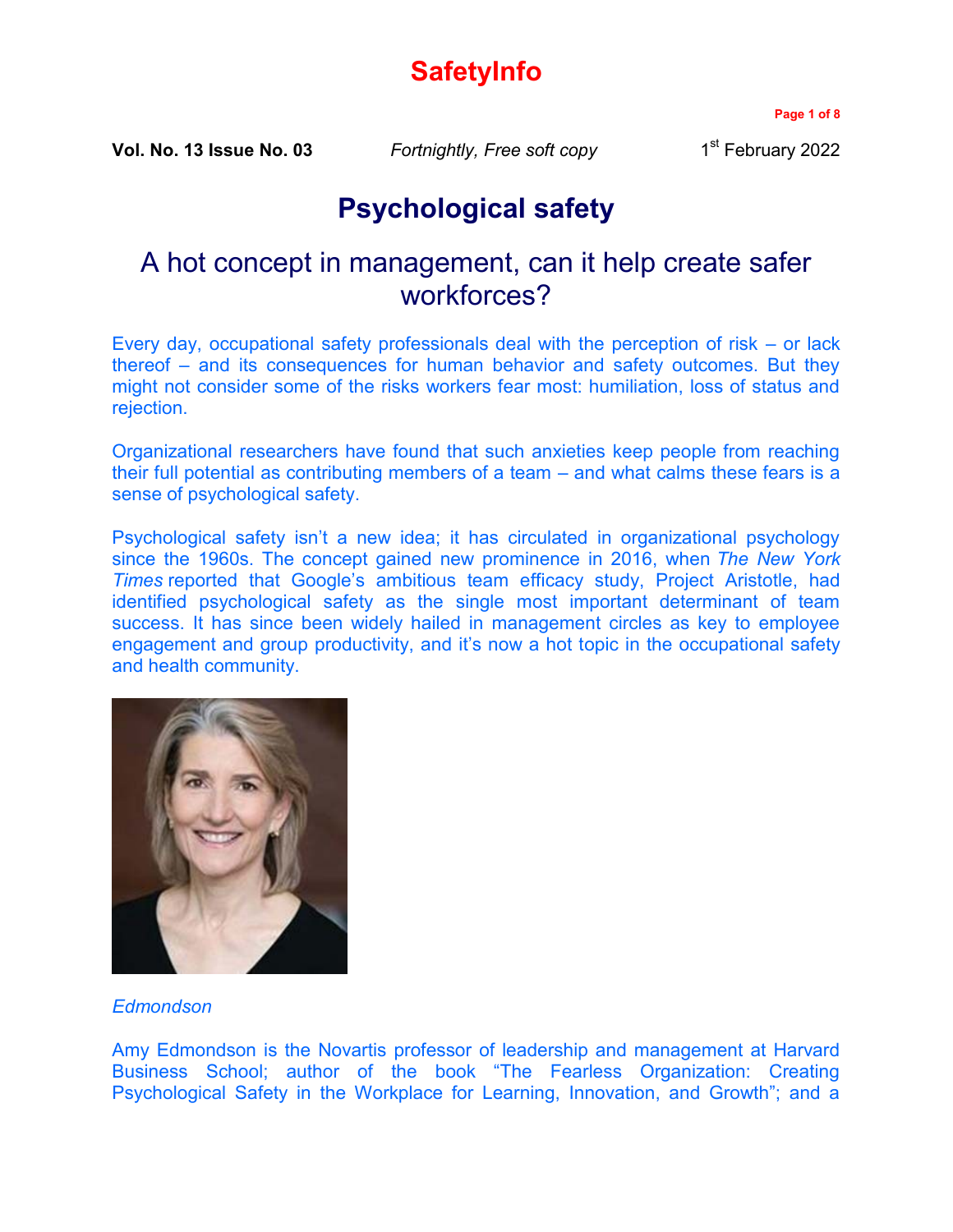prominent researcher on the topic. Edmondson defines psychological safety as "a belief that the environment is safe for interpersonal risk-taking – like speaking up with a question, a concern, an idea or even a mistake."

In a study published in 1999, she describes psychological safety in organizational settings as "a sense of confidence that the team will not embarrass, reject or punish someone for speaking up" and "a team climate characterized by interpersonal trust and mutual respect in which people are comfortable being themselves."

Edmondson and others contend that this sense of security allows team members to freely communicate, brainstorm, report errors and innovate. But even with "safety" baked right into the name, psychological safety seems more like a team-building concept than a workplace safety issue.

So, why should safety pros care about psychological safety, and what are the implications of this idea for workplace safety culture?

Where psychological safety meets workplace safety

Edmondson sees the ability to speak freely as inextricably linked to workplace safety: "In analyses of preventable workplace safety incidents, there is frequently – if not in the majority of cases – evidence that someone had a concern but didn't speak up about it, or didn't stop someone from behaving in an unsafe way, because they didn't feel psychologically safe to do so."



#### *Carrillo*

When safety pros ask workers to speak up about unsafe conditions or to step in when a co-worker is engaging in risky behaviors, they might not understand the emotional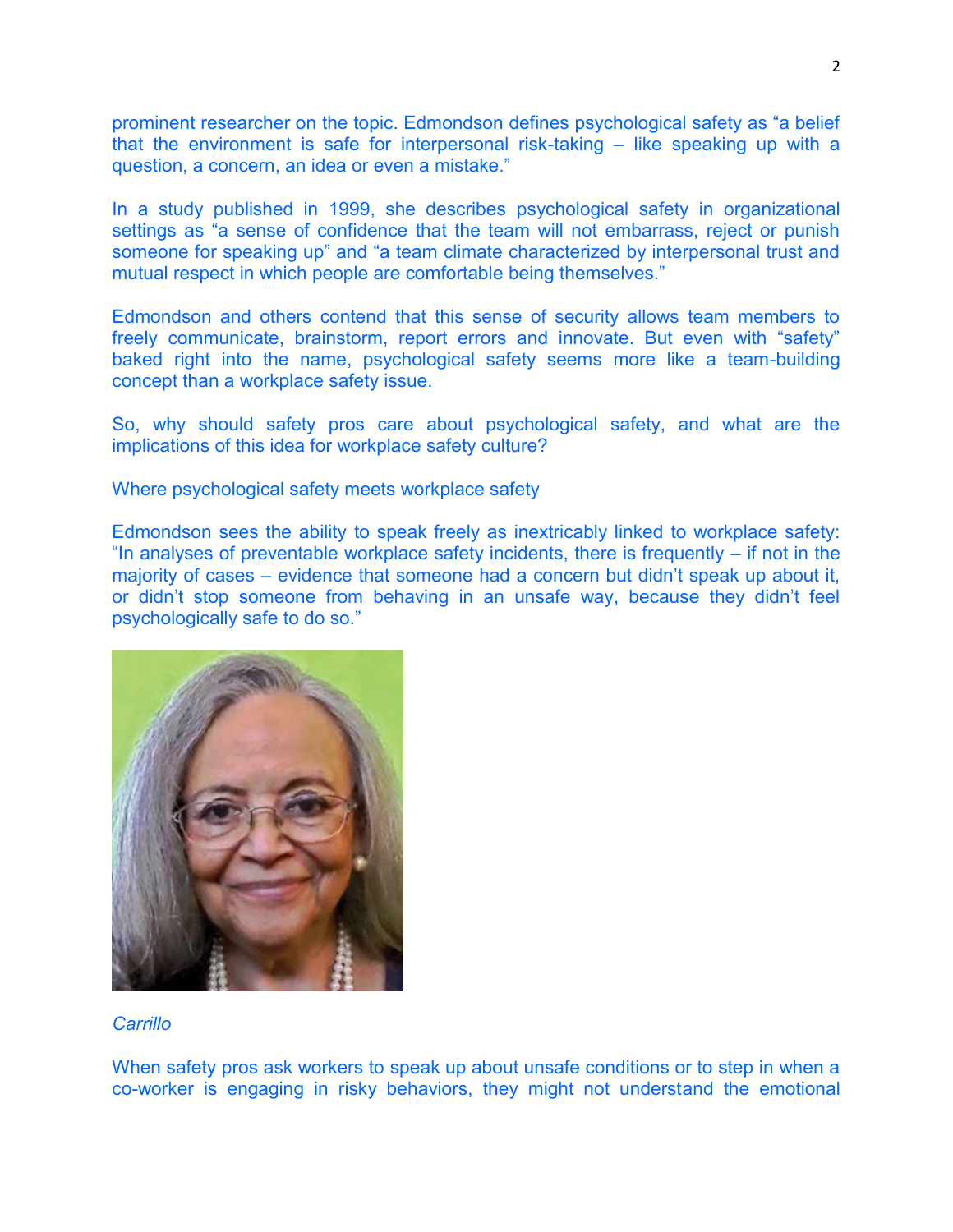stakes involved, notes Rosa Antonia Carrillo, president of safety consultancy Carrillo and Associates and author of the book "The Relationship Factor in Safety Leadership: Achieving Success through Employee Engagement."

"Interaction is one of the riskiest endeavors a human being can engage in," Carrillo said, "because every time you interact, you stand the possibility of being humiliated or rejected."

She points out that fear of rejection is a powerful force in the human mind because it stems from hardwired, primal instincts similar to the need for food and shelter.

"Anthropologists have explained that the need to belong was a survival mechanism," she said. "You needed to belong to your tribe, your group, because they were the ones that helped protect and feed you, so if you got kicked out of the group, you were dead. And that is what gets triggered in the human brain when there's a fear of ostracism or exclusion."

Silence, Carrillo said, is dangerous in a variety of workplace scenarios, such as when someone fails to report an error or a near miss, or hesitates to ask important questions out of fear of looking incompetent.

**"**The psychological state of the human being plays a large role in how well they do their work.**"**

ROSA ANTONIA CARRILLO PRESIDENT CARRILLO AND ASSOCIATES

"When you lack psychological safety, you have to evaluate how what you talk about is going to impact your status and how people perceive you, and that limits what you're willing to communicate," she said. "So it's absolutely key that, as a safety professional, you have a relationship with workers where they feel it's psychologically safe to give you bad news, to share mistakes, to share concerns or even to give you critical feedback, because we can't improve without that feedback."

Communication isn't the only aspect of work life that suffers from a lack of psychological safety.

"The psychological state of the human being plays a large role in how well they do their work," Carrillo said. Because the energy a worker puts into avoiding conflict and protecting their status isn't being used to perform at their best – or to monitor their safety and surroundings – promoting psychological safety can eliminate a potential source of distraction and allow workers to be mentally present on the job.

The current state of psychological safety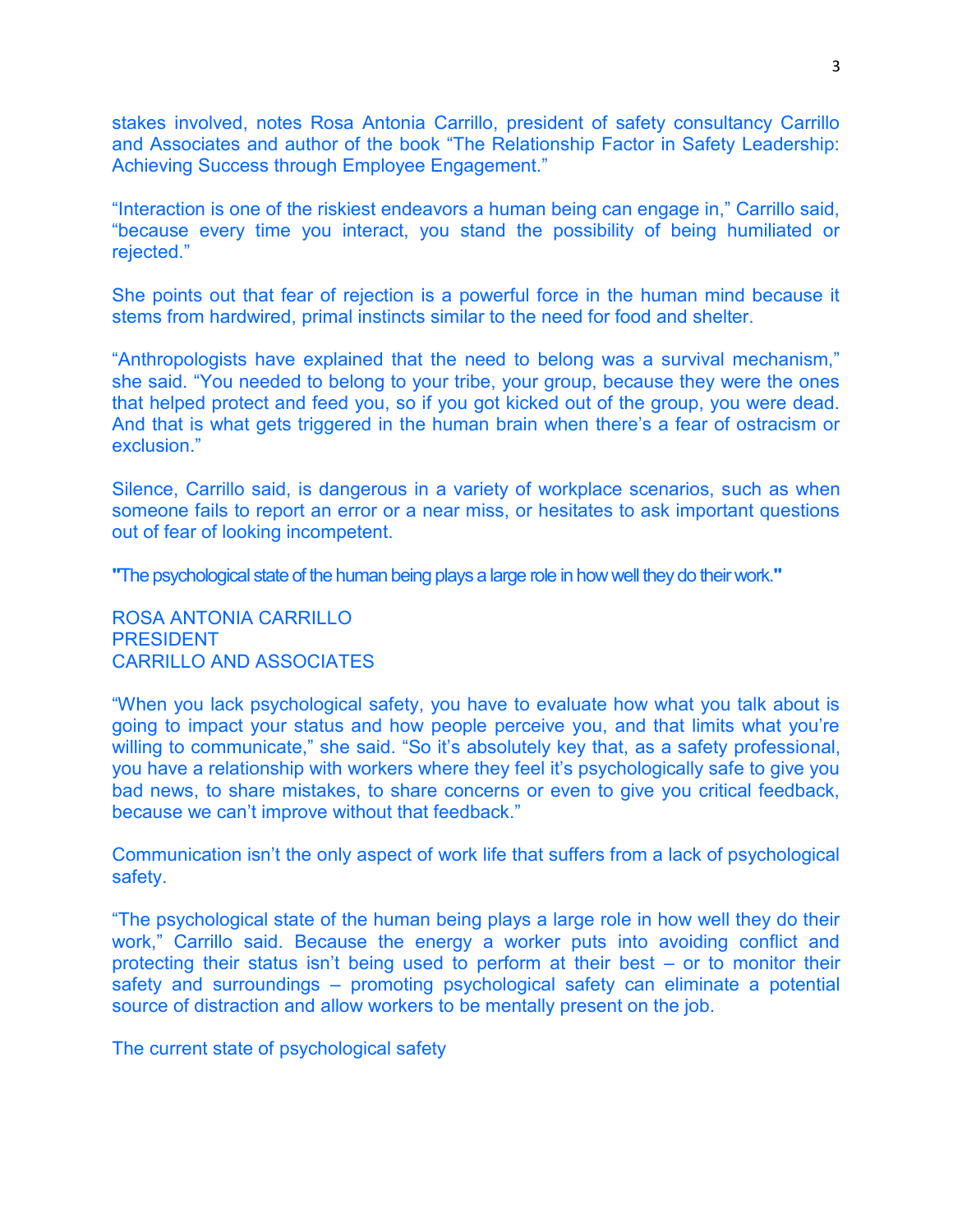Although the idea of psychological safety has already been embraced by organizations abroad – in Canada and Australia, for example – it has only recently begun to gain traction in the U.S. safety community.



#### *Cooper*

"We're in the early stages of looking at this," said Rachael Cooper, former senior program manager, substance use and harm prevention safety, at the National Safety Council. "There's no OSHA or legal standard that an employer is going to be held to when they're talking about psychological safety in the workplace. So, right now, NSC is acting as a convener of voices and looking at how we can make this a more accessible topic to employers of different sizes, across industries, etc."

Employers who are actively promoting psychological safety are navigating without a roadmap, noted Dina Toto, director of safety and health at The Chemours Co., a global chemistry company that's in the process of rolling out an organization-wide training program on the topic.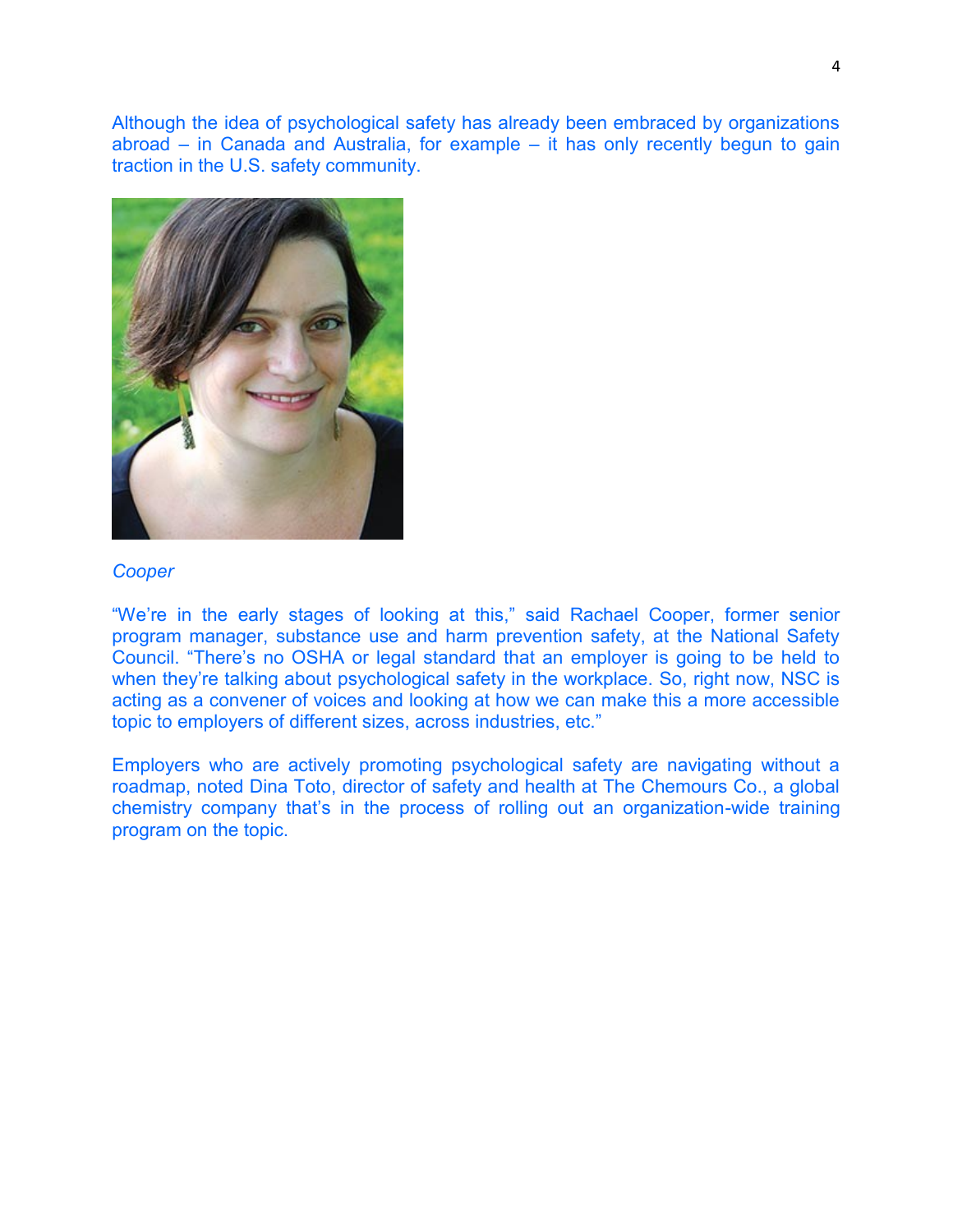

#### *Toto*

"Our biggest challenge right now is we don't have a lot to benchmark with," she said. "We do look at other countries and some companies whose programs may be a little bit more mature, but these are relatively new concepts in workplace safety with many different facets."

Complicating efforts to raise awareness of psychological safety is the fact that the term means different things to different people. Many in the safety field have broadened Edmondson's definition of psychological safety to encompass a variety of related ideas, such as freedom from psychological harm or destigmatizing mental health conversations in the workplace.

"There's nomenclature confusion," Cooper said. "Even when we discuss this internally at NSC, we still make sure that we define it at the beginning of the conversation because it is really easy to flip to whatever you think is the most relevant aspect. Some people have associated it with diversity, equity and inclusion.

Some people have associated it strongly with workplace mental health." Some organizations, including Chemours, view psychological safety as part of a holistic approach that includes physical and psychological well-being.

"We want to think about the entire person when thinking about safety," Toto said. "In the chemical space, specifically, we've gotten really good at physical safety. We know what hazards to look for, we know how to measure it. But that doesn't address the other side of safety, the other parts of a person, feeling safe in all aspects of what you do."

The term also lends itself to some misconceptions – especially that "psychological safety" means conversations will be comfortable and messiness will be avoided.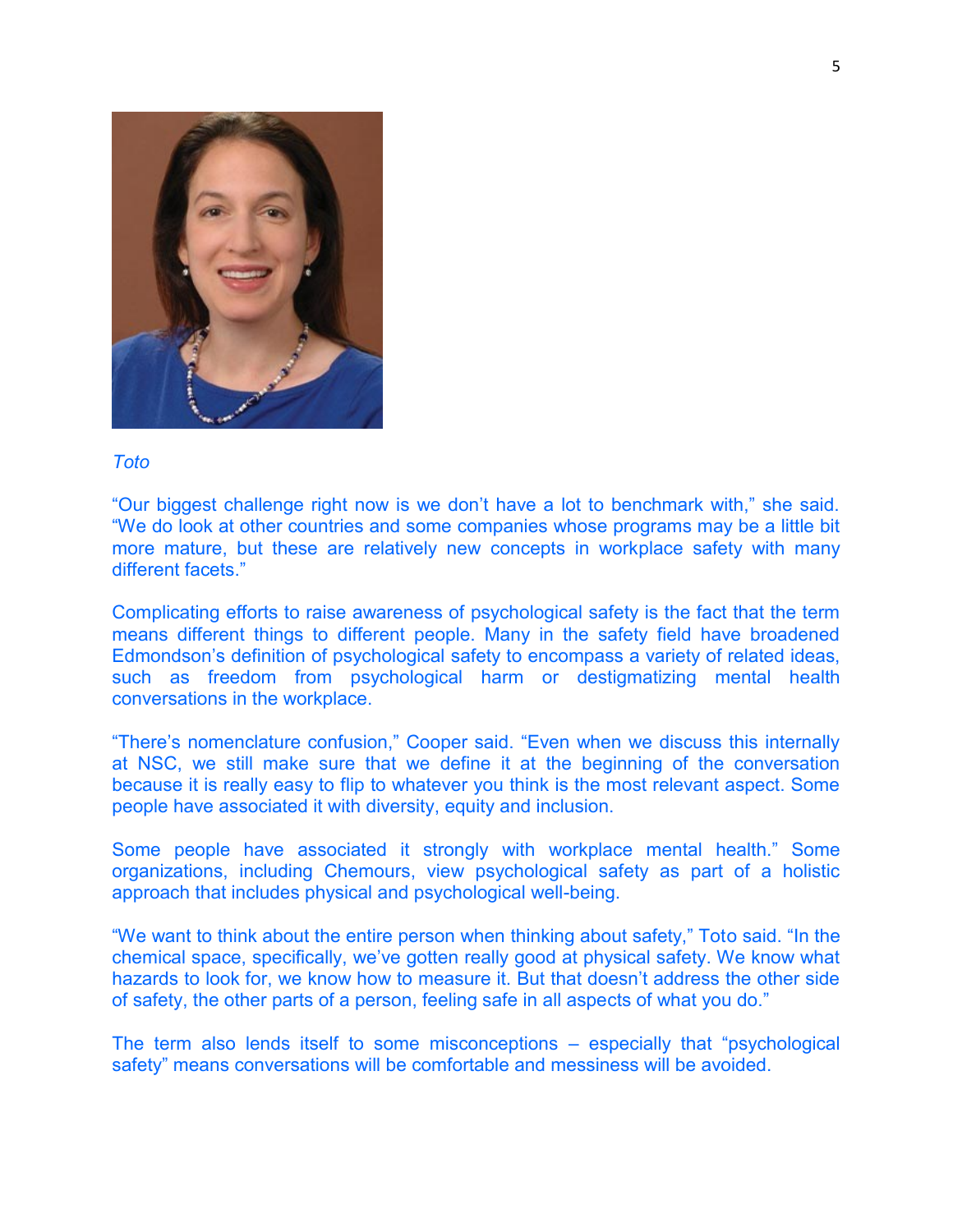"It is not simply being nice or a promise that all ideas will be adopted, or that the workplace will be free from conflict," said Mark Hambrick, regional health and safety manager at Silent-Aire USA. "Psychological safety is the ability to have tough conversations and grow from them as an individual, group, team and organization."

Hambrick has worked in environmental, health and safety since the 1990s, but adopted the idea of psychological safety only recently while pursuing a graduate degree in organizational leadership. His efforts to foster psychological safety among the teams he works with have required him to embrace discomfort.

"It's a continuous work in progress," he said. "It can be very challenging because you have to keep your ego in check, share your own experiences and weaknesses, and do a lot of self-reflection to understand the part you play in a situation. It's the farthest thing from safe."

This tension – making sure workers are comfortable enough to have uncomfortable conversations – is productive, Toto said. Even before Chemours' psychological safety initiative, the company had been promoting "courageous conversations" as part of its continuous improvement efforts.

"If we want to keep improving, we need to have courageous conversations – in a very respectful way – in meetings or one on one," she said. "Instead of tabling the hard stuff, you deal with it head-on and move on."

#### The safety pro's role

Although safety is in the concept's name, experts agree that psychological safety should ideally be an organization-wide project rather than the sole responsibility of safety pros. The goal is to remove any barriers that keep workers from speaking up to colleagues across the organization, not just safety personnel.

The current state of psychological safety "In reality, you do need a full team effort to address psychological safety," Cooper said. "You can't do this without human resources, for example, because what if their policies don't reflect what you're trying to do?"

Without buy-in from stakeholders across an organization, progress can quickly be undone, Hambrick noted.

"It's a snowball effect either way," he said. "Once you get people to speak up and participate, they may encourage others to speak up and contribute as well. But any work we do toward building that can be torn down just as quickly if you have bad leadership or a supervisor who might not understand that their role is less auto-cratic and more as a facilitator."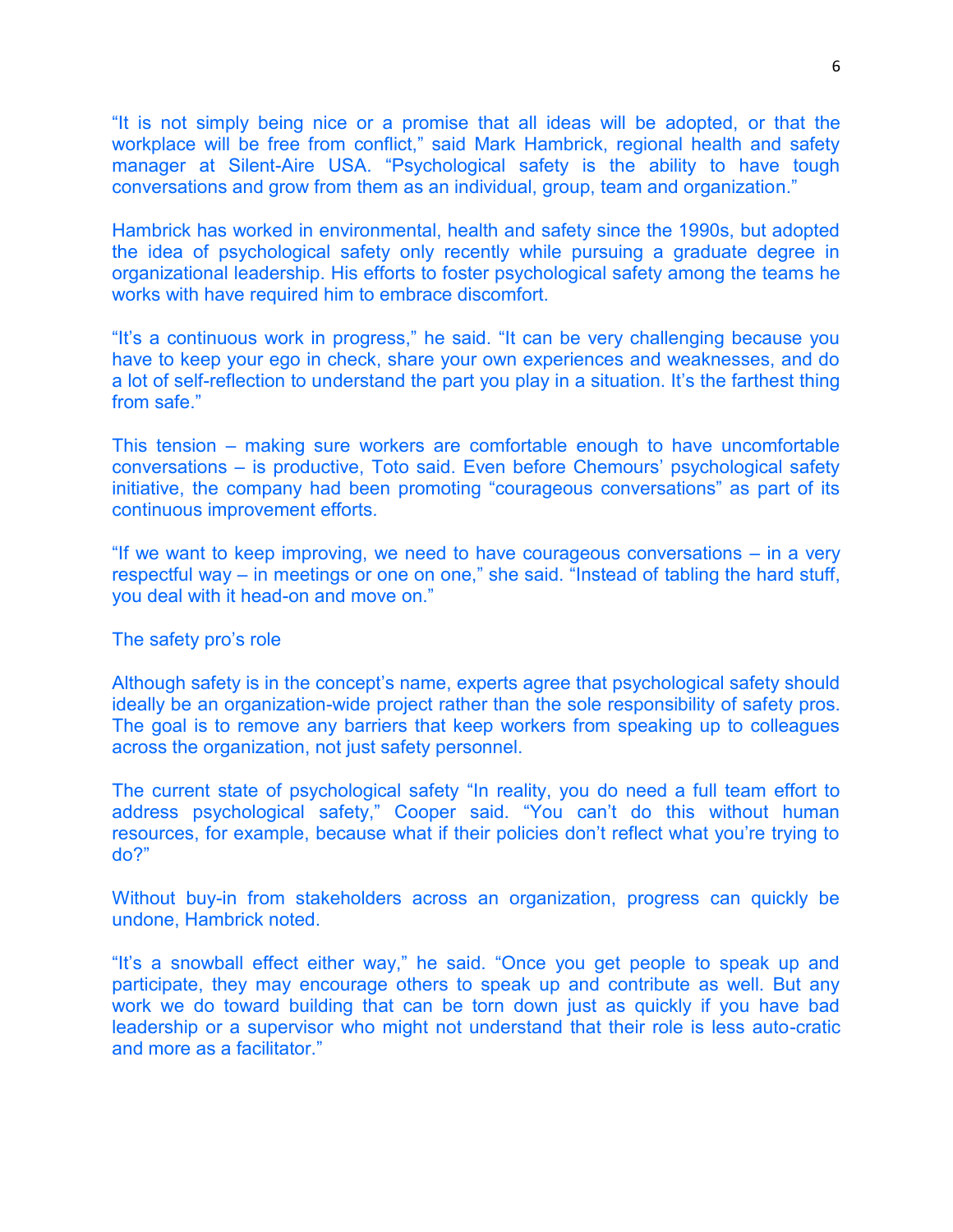Chemours is rolling out its psychological safety initiative as a massive, company-wide training push driven by its HR department, with the assistance of operations, legal and safety personnel.

"We want everybody to own it," Toto said. "It's not just going to be our safety professionals driving this. It is going to be the role of everyone, if they see something, to say something and follow up."

Of course, in organizations without this kind of commitment, safety pros who see value in the idea of psycho-logical safety may be going it alone – at least until they gain buy-in from managers, HR, etc. But where do they start?

"This is a long process," Cooper said. "There isn't a quick fix or a cut-and-dried implementation strategy."

Fortunately, the experts agree, the role of safety pros and their contact with workers at all levels of the organization uniquely position them to enact small changes that can add up over time.

Psychological safety on a small scale

So, what does the promotion of psychological safety look like in practice? The experts list a variety of small but effective ways safety pros (and others) can begin cultivating it in their workplaces – many are things they might already be doing.

Ask questions. The first step is good listening. "Go out and commit yourself to learning as much as you can from colleagues," Edmondson said. "What concerns, observations and ideas do they have? When you start asking questions of people in a curious and learning-oriented way, they will start speaking up. By inviting their voices, you make it safe for them to offer their voices."

**Be humble.** Always learn from people before you try to teach them, Carrillo advises. "If you just go in and start telling people what they're doing wrong or how to do things better, you will be creating a barrier because basically what you're saying is, 'I'm smarter than you. I'm better than you. I know more than you.' And that closes the door."

**Build relationships.** Remember to ask about people's life outside of work, too. "Psychological safety is about creat-ing a sense of belonging," Carrillo said. "And when you ask questions about someone's family, etc., you're build-ing a relationship, which is belonging."

**Value all perspectives.** Psychological safety is built on the notion that everyone has something to offer the group. Every worker applies their own filter of knowledge and experiences to a situation, Hambrick said. "For example, someone with 20 years of experience versus somebody who literally just started their career – both of those people have things to offer," he said. "The less-experienced person might not know the